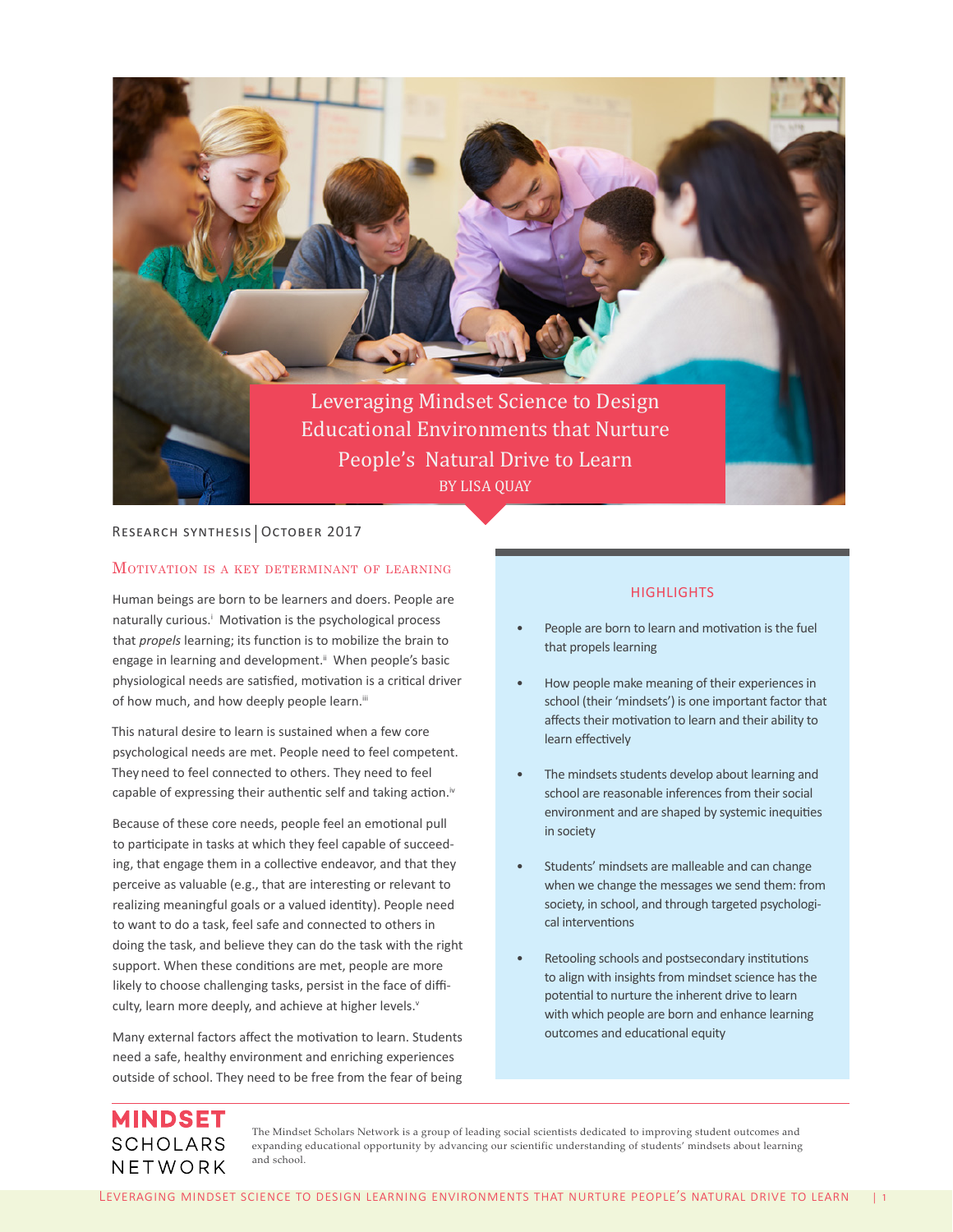harassed or bullied. Additional in-school factors affect the opportunity to learn, from the presence of trained educators to cognitively-rich instruction in learning strategies and content knowledge. An absence of these factors serves as a headwind to motivation and learning.

PEOPLE NEED TO WANT TO DO A TASK, FEEL SAFE AND CONNECTED TO OTHERS IN DOING THE TASK, AND BELIEVE THEY CAN DO THE TASK WITH THE RIGHT SUPPORT. WHEN THESE CONDITIONS ARE MET, PEOPLE ARE MORE LIKELY TO CHOOSE CHALLENGING TASKS, PERSIST IN THE FACE OF DIFFICULTY, LEARN MORE DEEPLY, AND ACHIEVE AT HIGHER LEVELS.

Yet even if these foundational elements are in place, students will not be motivated to engage in the learning behaviors that are necessary to master academic content unless they are confident they are cared about, feel connected to teachers and peers with shared intentions for learning, see the value of what they are being asked to learn, and believe they have a real chance to succeed.vi

The current structure of the American education system comes from a time when we had less scientific understanding about the factors that shape people's motivation to learn and how motivational processes affect cognition. Focusing on how we can design schools and classrooms that nurture people's natural desire to learn is critical when considering many pressing challenges in education, from implementing more rigorous academic standards and increasing college completion to addressing persistent disparities in school discipline and STEM participation.

#### How people make meaning of their experiences in school is a key factor that affects their motivation to learn and their ability to learn effectively

Myriad factors shape students' motivation to learn. But one key determinant of motivation is the beliefs that students come to hold about themselves, their relationship to others, and the work they are asked to do in school. These beliefs are shaped by students' observations of the world around them; they are reasonable inferences that reflect students' reality. They represent "working hypotheses" about who students are, the way the world works, and their place in it.<sup>vii</sup> These beliefs (or '[mindsets](http://mindsetscholarsnetwork.org/learning-mindsets/)') are the lenses through which students make meaning of, or *construe* their experiences in school. These interpretations, in turn, shape their responses.

As Walton and Wilson note, "virtually every situation is open to interpretation… and it is the interpretation people draw that guides behavior."viii Certain mindsets make it reasonable from students' point of view to disengage

Figure 1. Mindsets shape behavior by affecting how people make meaning of their experiences, particularly challenges (mindset featured in this example: whether or not students believe the work they are asked to do is relevant to their life or connected to a larger purpose)

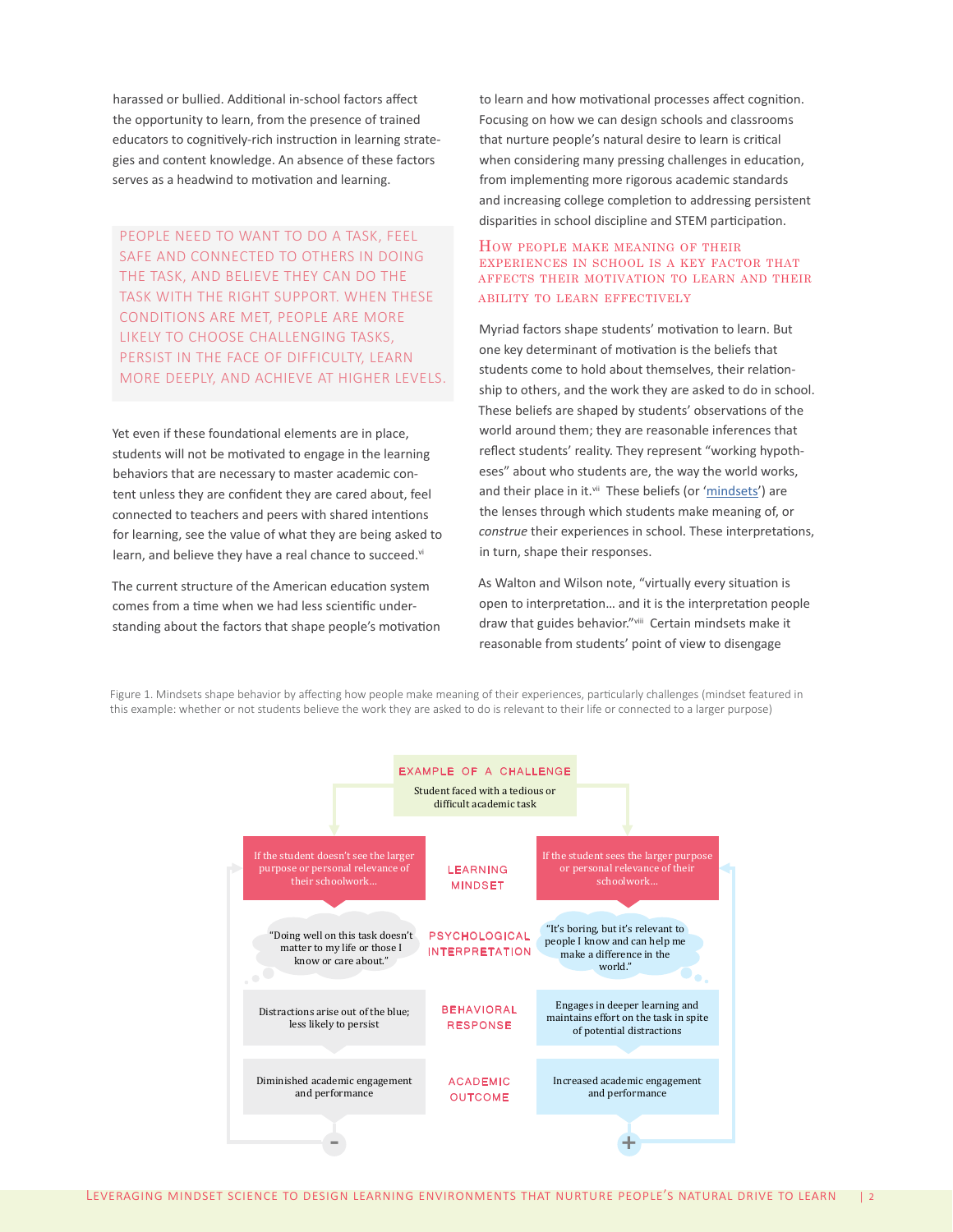when they struggle, while other mindsets make it reasonable to seek out and persist in the face of challenges (see Figure 1, previous page). It is logical that students will not be motivated to persist at tasks they find tedious or difficult if they see their schoolwork as lacking in meaning. But if they see what they are learning in school as something that will help them make a difference in the world or connect to a valued identity, they are more likely to be motivated to stick with those tasks. For example, a college student who sees the connection between memorizing legal cases and her goal of going to law school to become a public defender will be more willing to repeatedly revisit such cases, even if it feels laborious or difficult.

In other words, students' mindsets *sustain* or *undermine* their sense of competence, their connection to others, and their perception that what they are doing is valuable when faced with challenges, uncertainty, or tedium. $1$  Mindsets are thus key determinants of how people respond to the struggles and setbacks that are essential to the learning process and can be valuable opportunities for growth.

STUDENTS' MINDSETS SUSTAIN OR UNDERMINE THEIR SENSE OF COMPETENCE, THEIR CONNECTION TO OTHERS, AND THEIR PERCEPTION THAT WHAT THEY ARE DOING IS VALUABLE WHEN FACED WITH CHALLENGES, UNCERTAINTY, OR TEDIUM.

Scientists have repeatedly shown that students' mindsets *causally affect* their motivation to engage in sustained learning behaviors, the quality of their learning strategies, and their learning outcomes, including grades, test scores, and persistence to graduation (see Figure 2).<sup>ix</sup>

# WHAT ARE THE KEY MINDSETS ABOUT LEARNING and school?

The key mindsets about learning and school relate to beliefs about belonging, intelligence, and the value of schoolwork.

*Mindsets that undermine motivation*: When students are aware that they may be judged negatively based on who they are, they are more likely to exert mental capacity looking for cues that people don't think they 'belong' in that environment. When students perceive that the people around them believe ability is a fixed trait, like eye color, they are more likely to worry about proving they are 'smart' (or avoiding looking 'dumb'). When the value of their schoolwork isn't clear, students are less likely to engage.

*Mindsets that sustain motivation*: By contrast, when students feel confident their instructors and peers value and respect them ([belonging](http://mindsetscholarsnetwork.org/learning-mindsets/belonging/)), they can focus attention on the work at hand.<sup>xi</sup> When students' environment conveys to them that they can improve their ability if they apply effort and effective strategies (a ["growth" mindset about intelligence\)](http://mindsetscholarsnetwork.org/learning-mindsets/growth-mindset/), students are more likely to interpret new challenges as intrinsically rewarding opportunities to grow and experience competency.xii When students see the connection between their schoolwork and their lives or a larger purpose [\(relevance and purpose\)](http://mindsetscholarsnetwork.org/learning-mindsets/purpose-relevance/), they are more likely to perceive tasks that are hard or tedious as worthwhile.<sup>xiii</sup>

These adaptive behavioral responses set in motion positive, recursive processes between the individual and their environment that can lead to productive learning. People invest more in their own efforts when they believe they are capable; similarly, people invest more in others whom they perceive

Figure 2. Mindsets affect students' motivation, which influences the quality and persistence of students' learning behaviors and, in turn, their learning outcomes<sup>x</sup>



#### [Farrington et al., 2012](https://consortium.uchicago.edu/sites/default/files/publications/Noncognitive%20Report.pdf)

<sup>1</sup> To be clear, this is not an endorsement of boring schoolwork; however, many foundational skills require sustained, deliberate practice (e.g., becoming a musician requires practicing scales and etudes).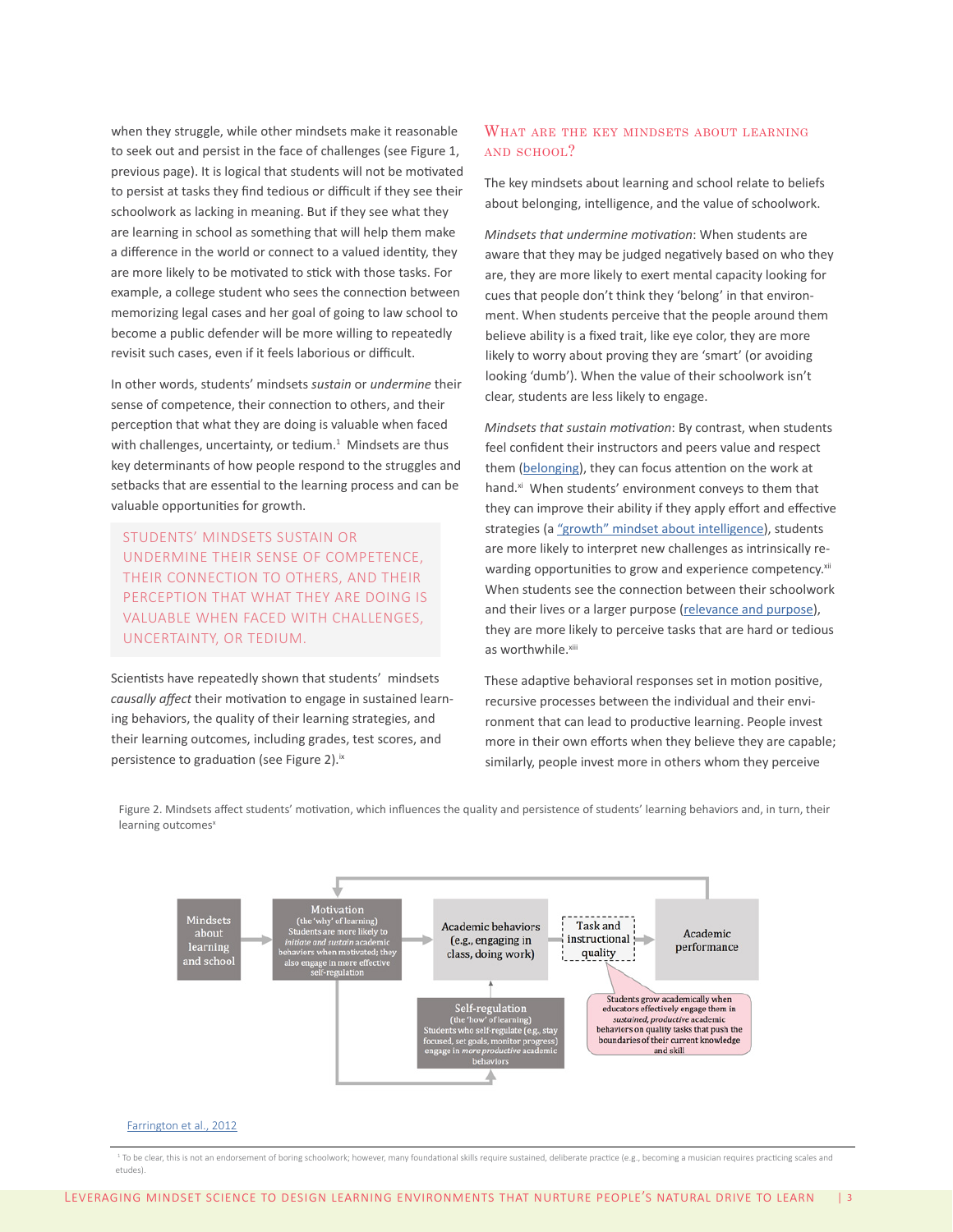as capable.<sup>xiv</sup> When students appear more engaged, instructors respond to them more positively; when students show greater proficiency over time, they are more likely to receive rigorous work and higher course placements.<sup>2</sup> When students sense they are respected by their peers and instructors, they are more likely to reach out and form relationships, which in turn strengthen their sense of belonging and engagement at school.xv

Conversely, beliefs that lead students to disengage from productive learning behaviors spark negative, self-reinforcing cycles that lead to poorer learning and increased disidentification with school over time. When students worry that asking questions in class will make them look 'dumb,' they are less likely to seek help from their instructors or peers, which leads them to do worse and withdraw further; others perceive them as 'unmotivated' or 'not caring about their education' and withhold investment.

Education is one of the ultimate recursive processes. Past experiences shape future outcomes, and the mindsets through which students interpret their daily experiences at school are a powerful mechanism by which this dynamic plays out.<sup>xvi</sup> Similarly, the lenses through which educators interpret students' behavior are an important determinant of how they respond to students, too.xvii

### KEY MINDSETS

**Belonging:** Whether you believe you are valued and respected by your peers and instructors

**Intelligence:** Whether you believe you can grow your intelligence

**Relevance and purpose:** Whether you believe the work you are asked to do at school is relevant to your life or connected to a larger purpose beyond the self

# Mindsets are reasonable inferences from the social environment and are shaped by systemic inequities in society

How do students develop the lenses through which they interpret what happens to them at school? From a young age, children begin to develop mindsets from countless observations of the world around them: from society, their families and other important adults in their lives, their peers, and the policies and practices they see enacted around them.

As natural learners, children are constantly reading between the lines to understand how the world sees them. This affects the identities and goals they come to adopt, and the beliefs they develop. When we send children messages that we believe they belong in school, that they can excel, and that schoolwork is meaningful, they are more likely to develop mindsets about learning and school that sustain the inherent drive to learn with which they were born.

*All* children need to receive these positive messages. But some children are more likely to receive them because of long-standing inequities in our society that privilege certain groups. Students from wealthier communities, for instance, are more likely to attend well-resourced schools that provide a richer curriculum. White students, particularly white boys and men, are more likely to see people who look like them in instructional materials and positions of power.xviii

WHEN WE SEND CHILDREN MESSAGES THAT WE BELIEVE THEY BELONG IN SCHOOL, THAT THEY CAN EXCEL, AND THAT SCHOOLWORK IS MEANINGFUL, THEY ARE MORE LIKELY TO DEVELOP MINDSETS ABOUT LEARNING AND SCHOOL THAT SUSTAIN THE INHERENT DRIVE TO LEARN WITH WHICH THEY WERE BORN.

Other children perceive a contrasting set of messages because they experience a different social reality as a member of a stigmatized group, or because they lack financial resources. These students are keenly aware of negative stereotypes in society and that they may be judged or evaluated as less capable. ${}^{xix}$  A scarcity of people from their background in certain positions or a lack of economic opportunity convey that they have fewer options for the future. $x$  Teachers may hold lower expectations for them and interact with them differently as a result (e.g., providing less feedback to incorrect responses).<sup>xxi</sup> The curriculum and instruction to which they are exposed are less likely to reflect their community and cultural models, and may be more "rote-oriented" and less demanding.<sup>xxii</sup>

The residue of these messages accrues over time, shaping the mindsets students come to hold, and influencing how they interpret future experiences. Some students have received messages for years that people like them have less intellectual aptitude. They must always contend with the worry that people might judge them negatively because of who they are, or that they don't have what it takes. Other students have the privilege to learn free of this additional weight.<sup>xxiii</sup> These are the respective lenses through which students interpret challenges and setbacks, whether it is critical feedback on an essay or being stopped in the hallway by a teacher. A white student may see these experiences as innocuous, for instance, while

<sup>&</sup>lt;sup>2</sup>It is important to note that students of color are less likely than white students of similar academic qualifications to be recommended by teachers for 'gifted and talented' placements (e.g., [Grissom & Redding, 2016](http://journals.sagepub.com/doi/abs/10.1177/2332858415622175)).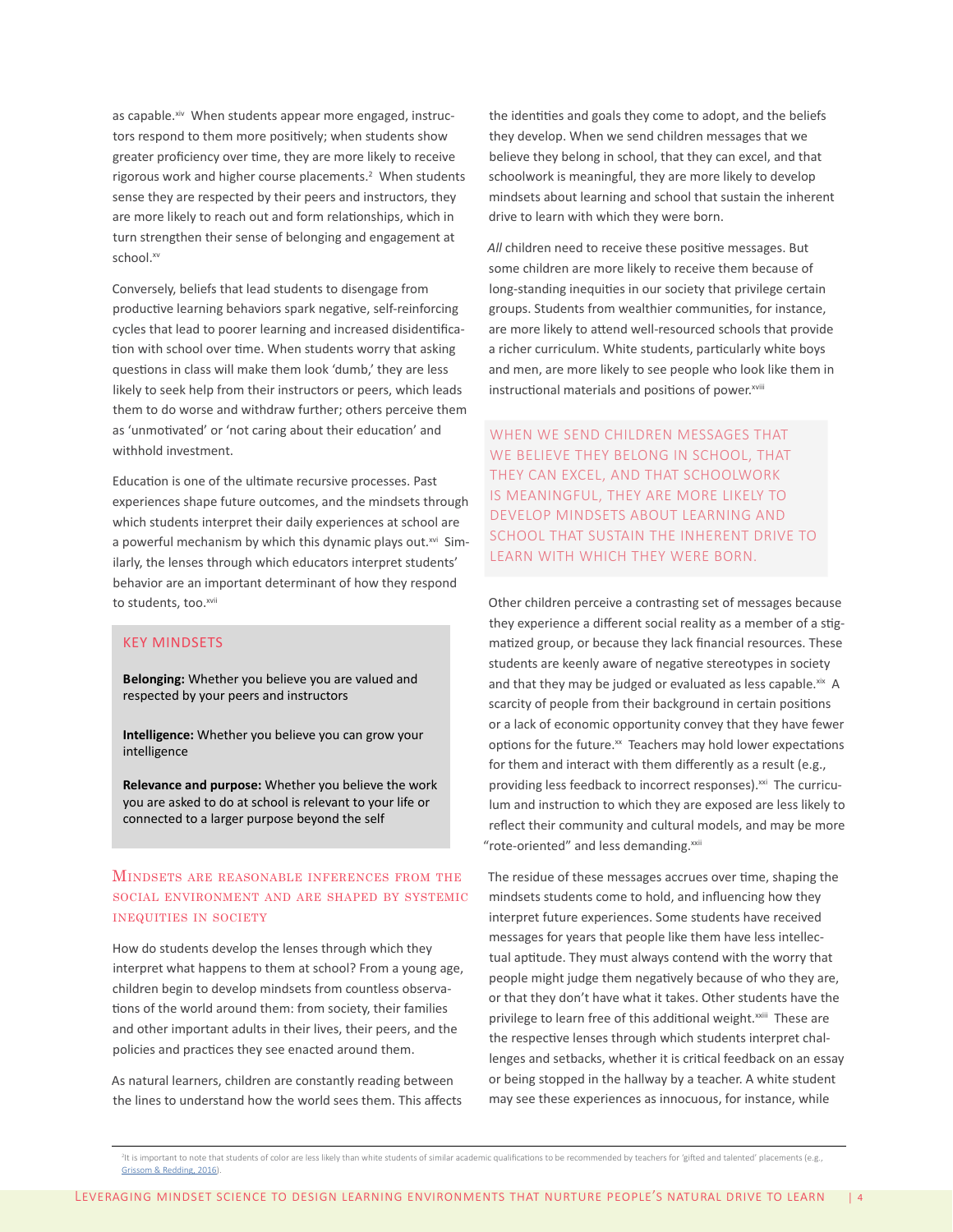an African American student may reasonably worry about whether they are being evaluated differently. These divergent interpretations shape their responses and their experiences of school.

# Students' mindsets can change when we change the messages we send them

Research has demonstrated that mindsets are malleable they are not fixed traits.<sup>xxiv</sup> This is crucial because when people experience challenges and setbacks differently, they respond differently in turn. This can set off a self-reinforcing cycle of adaptive beliefs, behaviors, and outcomes that can put them on a new learning trajectory.

Over the past several years, scientists have shown that it is possible for students to develop different mindsets when they participate in exercises that can be delivered with fidelity to massive numbers of students online.<sup>xxv</sup> These psychological interventions are precisely targeted to spark positive recursive cycles that encourage different mindsets to take hold over time.<sup>3</sup> Studies have shown that carefully-designed mindset interventions can reduce achievement gaps by improving the performance of students who have struggled academically or who face negative stereotypes about their group's intellectual ability.<sup>xxvi</sup> Critically, the academic environment must afford the possibility of improvement: sufficient resources (e.g., quality instruction) must be in place for these intervention effects to bear out over time.<sup>xxvii</sup>

Such interventions are important because many students are faced with learning environments in which the messages they receive may not support adaptive mindsets. The interventions can thus trigger a critical 'buffer' for low-performing students and those who contend with negative stereotypes about their ability. These interventions do not eliminate the need to make changes to learning environments that send harmful messages to students but they are an important resource today for students who must face such environments on a daily basis. Moreover, such interventions can provide insights as to how environments can be changed to greatest effect.

Scientists also hypothesize that interventions that target students' mindsets can make students more attuned to positive messages in the environment where they do exist. For example, if students have been primed through a psychological intervention to understand that one's intellect can grow, they may be more likely to pick up on growth-aligned instructional practices (e.g., encouraging revisions). XXVIII

But interventions designed by scientists aimed at students'

mindsets are just the tip of the iceberg. Everything we do in schools conveys explicit and implicit messages to students that shape the mindsets they hold. The environments educators create in schools in collaboration with families and integrated community partners can be 'motivating' or 'demotivating' in their design. We can sustain people's natural drive to learn—or we can undermine it.

THE ENVIRONMENTS EDUCATORS CREATE IN SCHOOLS IN COLLABORATION WITH FAMILIES AND INTEGRATED COMMUNITY PARTNERS CAN BE 'MOTIVATING' OR 'DEMOTIVATING' IN THEIR DESIGN. WE CAN SUSTAIN PEOPLE'S NATURAL DRIVE TO LEARN—OR WE CAN UNDERMINE IT.

Students develop more adaptive mindsets when we intentionally craft learning environments that reinforce the messages that students belong, that they can get smarter, and that their schoolwork is personally meaningful. Such messages leave behind layers of positive psychological residue that contribute to the mindsets students develop. Creating such environments is critical for all students, but particularly for those from groups that have been marginalized and negatively stereotyped in academic contexts, including students of color, English language learners, students with learning differences, first-generation college students, and women and girls in STEM.

Such messages are relevant beyond their contribution to the beliefs that students come to acquire over time. These cues can also trigger in students more (or less) adaptive mindsets in a particular school or classroom context. Consider, for example, a woman taking an advanced chemistry course in college. She is likely to be aware of negative stereotypes about women's ability in the physical sciences and will be vigilant for signs that her peers or instructor think she doesn't belong or can't succeed. If her instructor conveys that all students are capable of exceling in the course with the right strategies and support, she will be less likely to question whether she belongs in the course and can master the material. When she comes up against a challenging problem or gets a low exam grade, she will feel capable of bouncing back and be more likely to reach out for help. In contrast, if the instructor begins the semester saying that "half of you will earn Ds or Fs" and imploring students not to ask "dumb questions," this will likely dissuade her from seeking the support she needs to succeed.xxix

In sum, it is possible to intervene at three points to change the messages students perceive and the mindsets they come

<sup>&</sup>lt;sup>3</sup> Social psychological interventions target beliefs that shape how people interpret their experiences. This can set off a "snowball" effect: the new interpretation changes their response to subsequent experiences, the outcomes of which then reinforce the new belief; this recursive cycle picks up steam over time ([Walton, 2014,](http://gregorywalton-stanford.weebly.com/uploads/4/9/4/4/49448111/walton_2014.pdf) p. 79). For example, as students become more confident they belong in school, they build stronger relationships with their peers and instructors, who become ongoing sources of support and bolster students' success over time [\(Yeager & Walton, 2011](http://gregorywalton-stanford.weebly.com/uploads/4/9/4/4/49448111/yeagerwalton2011.pdf)). Importantly, this snowball effect depends on the extent to which certain educational resources are present in the environment. While similarly brief in duration, 'nudge' interventions often operate via a somewhat different mechanism: they change the structure of situations (e.g., changing the default option, sending a timely reminder) to make certain behaviors in that specific context more likely. These changes may not generalize to other situations (Walton & Wilson, under review).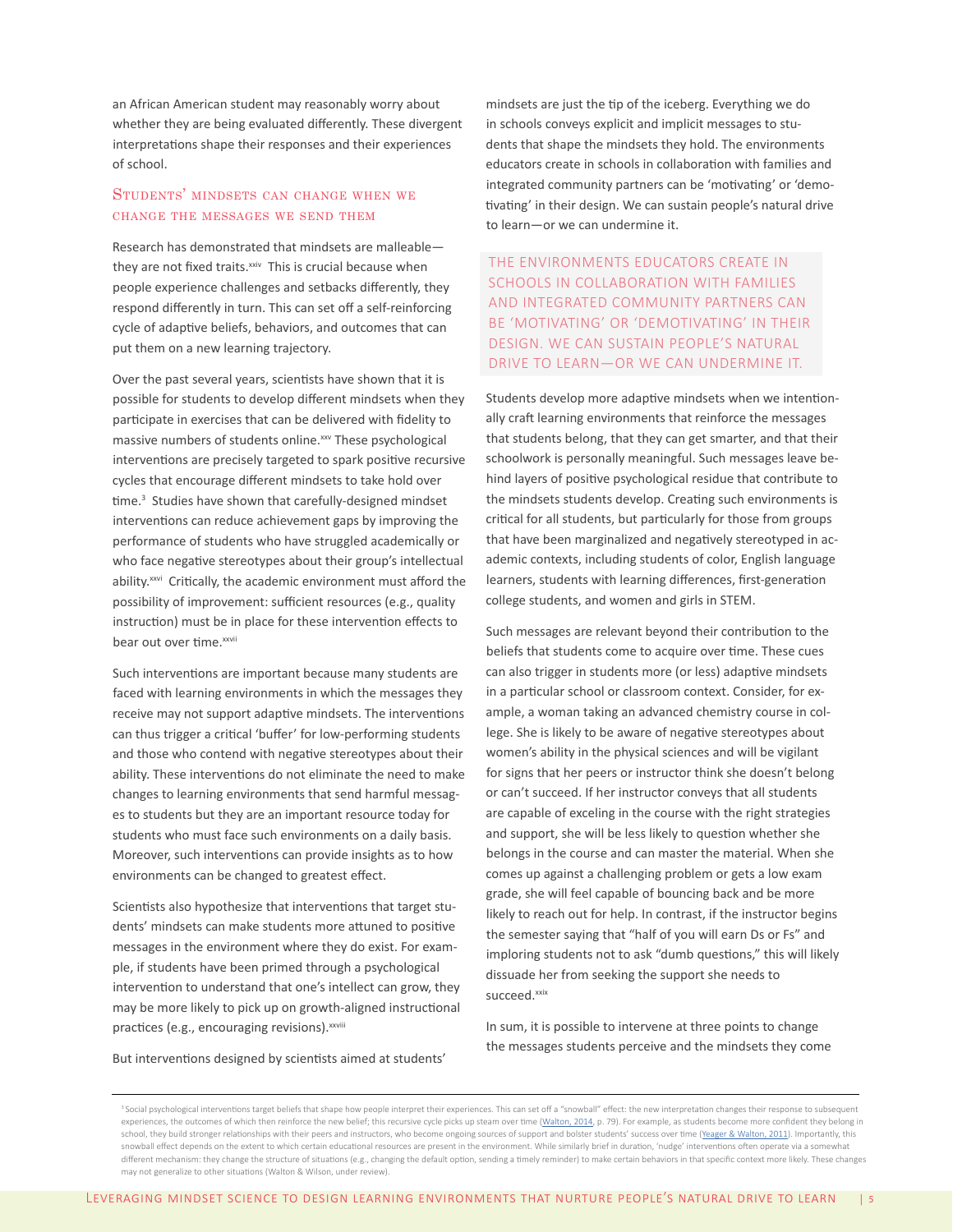to hold (see Figure 3). We can change the opportunity structures, stereotypes, prejudice, and bias students experience in society. We can modify our educational practices and policies to change the messages students receive in school.<sup>4</sup> And we can intervene at the student level with precise interventions designed by scientists to reorient students to more adaptive mindsets. These options are not mutually exclusive but complementary opportunities to help remedy educational and societal inequity.

It is important to emphasize that this is not an 'either/or' choice. It is necessary to make long-term, systemic changes to aspects of schools and society that perpetuate unequal educational outcomes in part by sending disparate messages to students that shape their motivation in school. It is also imperative today to use scientific knowledge about how interventions can change students' mindsets responsibly and reliably to improve the experience of current students who might benefit from such immediate supports. Failing to do so would be akin to denying individuals who face significant adversity access to effective services that could help them lead healthier lives until all sources of adversity are eradicated—the ultimate societal goal.

Figure 3. There are multiple points of intervention to change the messages students receive and the mindsets students hold



# Retooling education to align with insights from mindset science has the potential to nurture the inherent drive to learn with which people are born

Motivation is a critical determinant of how much and how deeply people learn.<sup>5</sup> But the typical design of schooling reflects a time when we had less scientific understanding about how motivational processes shape cognition and where the motivation to learn comes from. Some of this knowledge has validated popular notions about motivation (e.g., tasks that are novel and varied spark greater interest), while other insights run counter to widespread beliefs and practices (e.g., rewards, evaluations, and punishments can undermine deeper learning because they imply that people must require bribery or threats to engage in the task, and they focus people on achieving the outcome rather than the process). xxx

For example, developmental scientists have observed that as students age, the typical design of schooling becomes increasingly out of sync with our understanding of adolescents' motivational needs.<sup>xxi</sup> Adolescents become more sensitive to social comparison and signals of respect, more capable of taking on abstract, conceptual thinking, and need different kinds of relationships with caring adults.<sup>xxxii</sup> Yet secondary schools increasingly rely on summative evaluation and ranking, apply zero-tolerance policies that undermine respect, assign less challenging work, and become more impersonal as students rotate through multiple teachers each day. xxxiii Perhaps unsurprisingly, students report declining levels of intrinsic motivation beginning in middle school and continuing into high school.<sup>xxxiv</sup>

THE TYPICAL DESIGN OF SCHOOLING REFLECTS A TIME WHEN WE HAD LESS SCIENTIFIC UNDERSTANDING ABOUT HOW MOTIVATIONAL PROCESSES SHAPE COGNITION AND WHERE THE MOTIVATION TO LEARN COMES FROM.

Guiding principles gleaned from scientific research on motivation can help practitioners and policymakers adjust educational policies, school designs, instructional practices, and academic tasks to enhance student engagement in learning.<sup>6</sup>

Research suggests that learning environments that are inclusive, growth-oriented, and meaningful are more likely to sustain the inherent curiosity and desire to learn with which we are born. Table 1 summarizes design principles extracted from four decades of behavioral and social science research about the features of such learning environments. These principles speak to what is taught, how it is taught, who teaches it, and the context in which it is taught. Notably, similar principles are also likely to sustain educators' professional motivation to continuously improve their instructional practice and build their collective capacity to create collaborative, purposeful environments for teaching and learning.

<sup>&</sup>lt;sup>4</sup> In this brief, we are focused primarily on educational institutions but families and other actors in students' lives outside of school are also important sources of these messages (e.g., Haimovitz & [Dweck, 2016;](http://journals.sagepub.com/doi/abs/10.1177/0956797616639727?journalCode=pssa) [Moorman & Pomerantz, 2010](http://psycnet.apa.org/record/2010-17955-030); [Gunderson et al., 2013\)](https://www.ncbi.nlm.nih.gov/pmc/articles/PMC3655123/).

<sup>&</sup>lt;sup>5</sup> It is important to note that motivation is critical to becoming an effective, self-directed learner, but it is insufficient on its own. Students can be motivated to learn but not have the knowledge, metacognitive skills, or learning strategies necessary to put that motivation 'to work.'

<sup>&</sup>lt;sup>6</sup> Leading practitioners and R&D organizations are already engaged in this work in K-12 and higher education. R&D organizations like the [Carnegie Foundation for the Advancement of Teaching](https://www.carnegiefoundation.org/in-action/student-agency-improvement-community/), College [Transition Collaborative](http://collegetransitioncollaborative.org/), [Motivate Lab](https://motivatelab.org/), [Perception Institute,](https://perception.org/) [PERTS Lab,](https://www.perts.net/) [University of Chicago Consortium on School Research,](https://consortium.uchicago.edu/publications/foundations-young-adult-success-developmental-framework) and [others](http://mindsetscholarsnetwork.org/research-library/tools-examples/) are working with practitioners to create tools and practices that draw on mindset science to design learning environments that nurture people's motivation to learn.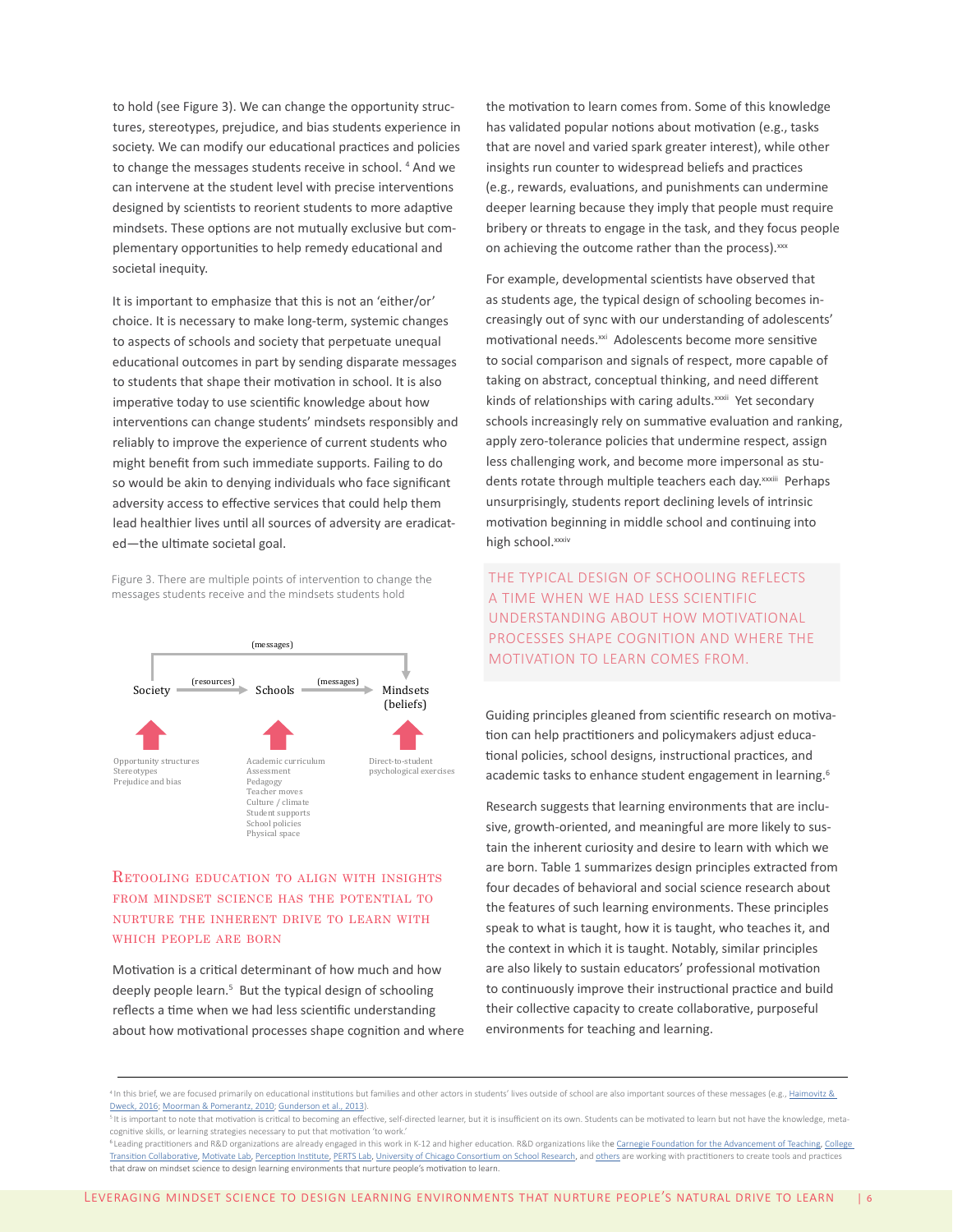Table 1. Design characteristics of K-16 learning environments that nurture people's motivation to learn

#### LEARNING ENVIRONMENTS THAT ARE INCLUSIVE ARE…

*Relationship-centered:* They adopt routines and practices that foster trust and encourage sustained, developmentally-supportive relationships among students and educators inside and outside the classroom<sup>xxx</sup>

**Cue-conscious:** They ensure visual cues convey to students that people like them belong and are expected to excel:xxxxvii

- They attend to issues of representation: Students see peers and role models of similar backgrounds and identities in all advanced courses, disciplines, and instructional positions
- They pay attention to the images present in the physical environment: They consider what images (e.g., posters, artwork) in the classroom and school convey about who belongs and is successful
- They are safe and well-resourced: The physical setting conveys to students their education is valued

*Transition-supportive:* They signal that integrating into a new learning community is a process and that 'difference' is a valued asset that can contribute to stūdents' success (e.g., transition programming foreshadows potential challenges and strengths<br>students bring)

*Pedagogically-inclusive:* They ensure curriculum and instruction value students' identities and reflect their cultural models, and include all students in academic work and discourse in meaningful ways<sup>x</sup>

*Exclusion-mindful:* These environments remedy policies and practices that undermine students' sense of inclusion and situations that create barriers to belonging:

- They remedy policies and practices that exclude, stigmatize and shame, preserve racial / ethnic and cultural dominance, perpetuate stereotypes, and undermine perceived fairness and due process (e.g., many forms of tracking; discipline poli- cies; messaging surrounding academic probation and remediation)
- They attend to exclusionary language (e.g., language used to describe families, gender identity, sexuality, ability status, race, ethnicity, and immigration status; mispronunciations of students' names)
- They address barriers to participation that could undermine students' sense of belonging in the learning environment (e.g., lack of access to food, shelter, safety, and healthcare; inability to pay for school supplies; f ers to participate in extracurricular activities; family time, language barriers, or administrative hassles that make it difficult for families to be involved in school)

#### LEARNING ENVIRONMENTS THAT ARE GROWTH-ORIENTED ARE…

*Conceptually-focused:* They focus curriculum and instruction on conceptual understanding and prioritize depth over breadth in coverage<sup>xl</sup>

*Challenge-supportive:* They create conditions for optimal challenge (difficult but not impossible given the student's skill level) and enable all students to experience meaningful growth in a challenging curriculum: $x$ 

- They hold all students to high standards and design challenging, open-ended tasks that students at different levels of mastery can all access
- They provide differentiated supports that equip students to meet challenges and maintain a sense of efficacy and competence—positioning learning as a collaborative enterprise with collective responsibility among students educators
- They do not give "comfort-oriented feedback" (e.g., consoling students that people may struggle in this domain but can succeed in others or that "not everyone is a math person," or assigning less work)

*Mastery-oriented:* They normalize mistakes as central to learning, make it safe to take risks, focus on competency over seat-time, encourage feedback and revision, and reframe assessments as resources for improvement and development of mastery

**Process-focused:** They focus feedback (responses, criticism, and praise) and assessment on process over accuracy or speed, and<br>make explicit the connections between students' process and their outcomes<sup>xliv</sup>

*Comparison-mindful:* They consider the messages that competition, ranking, grouping, grading, or labeling practices and policies  $\frac{1}{2}$  could send students about their ability to grow intellectually

### LEARNING ENVIRONMENTS THAT ARE MEANINGFUL ARE…

Future-oriented: They engage in practices that convey to students that a range of personally motivating future goals and<br>"possible selves" are available and that students will be supported in achieving them<sup>xlvi</sup>

**Agency-supportive:** They provide students with regular opportunities to have voice and agency (express their authentic self,<br>make choices that are meaningful to them, and be a source of action), collectively or individual

**Engagement-driven:** They provide schoolwork designed to sustain interest and engagement: XIVIIII

- Tasks and assessments are engaging (authentic, collaborative, problem-oriented, challenging, novel, varied, open-ended, sensory, cooperative, requiring active meaning-making, prosocial, and utilizing resources outside school) and perceived as valuable (relevant to students<sup>7</sup> interests and goals)
- They consider the potential negative effects of extrinsic motivators (evaluation, reward, punishment) and controlling / au-<br>tonomy-undermining behaviors (e.g., instructors monopolizing discourse, focusing on commands and students the right answer instead of giving time to discover it) on students' engagement and their desire to learn

*Connection-themed:* They provide curriculum, tasks, and leadership opportunities that encourage students to connect what they are learning with their lives, identities, communities, and a self-transcendent purpose